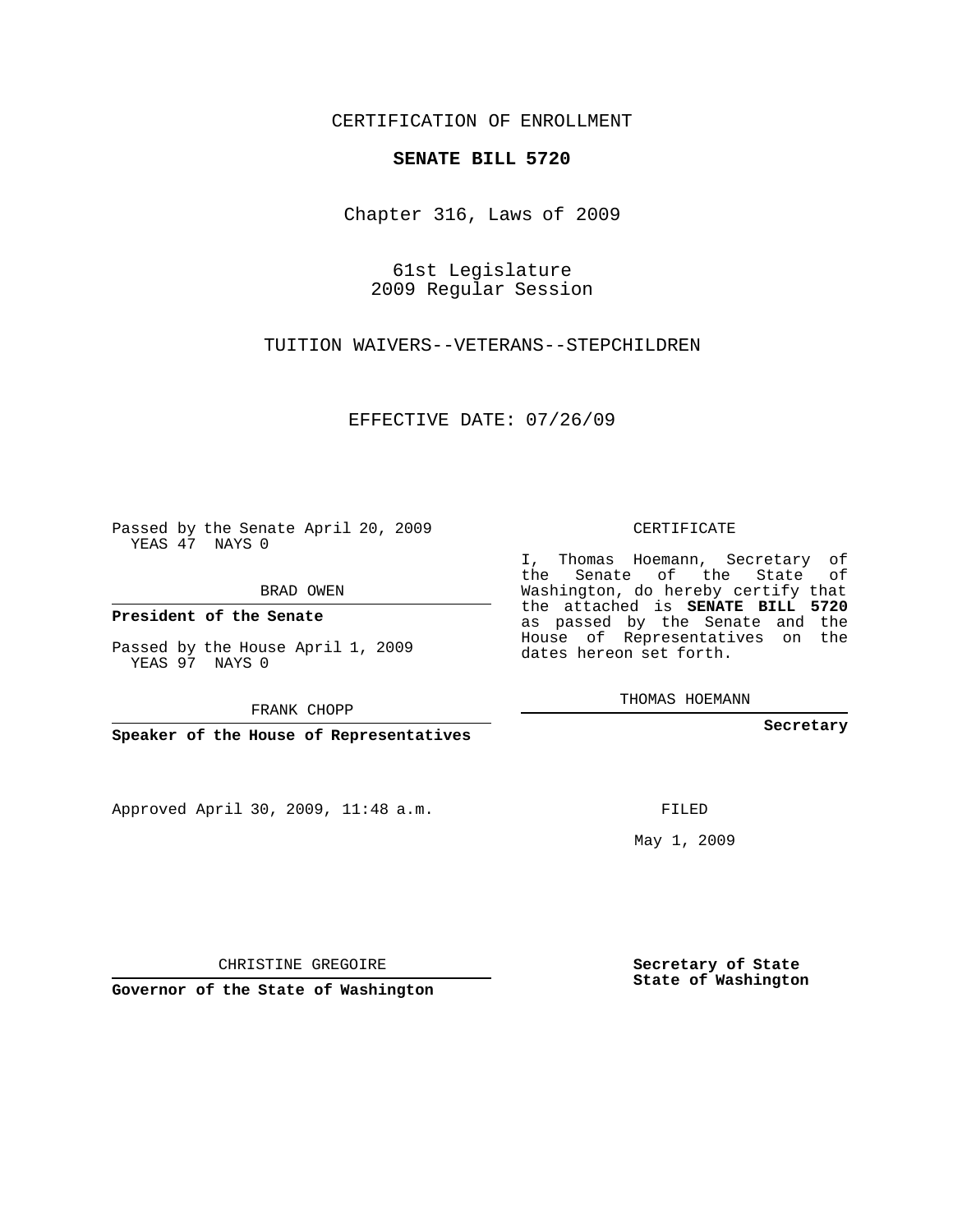## **SENATE BILL 5720** \_\_\_\_\_\_\_\_\_\_\_\_\_\_\_\_\_\_\_\_\_\_\_\_\_\_\_\_\_\_\_\_\_\_\_\_\_\_\_\_\_\_\_\_\_

\_\_\_\_\_\_\_\_\_\_\_\_\_\_\_\_\_\_\_\_\_\_\_\_\_\_\_\_\_\_\_\_\_\_\_\_\_\_\_\_\_\_\_\_\_

## AS AMENDED BY THE HOUSE

Passed Legislature - 2009 Regular Session

**State of Washington 61st Legislature 2009 Regular Session**

**By** Senators Hewitt, Hobbs, Brandland, and Shin

Read first time 01/29/09. Referred to Committee on Higher Education & Workforce Development.

1 AN ACT Relating to tuition waivers for stepchildren of veterans and 2 national guard members; and reenacting and amending RCW 28B.15.621.

3 BE IT ENACTED BY THE LEGISLATURE OF THE STATE OF WASHINGTON:

 4 **Sec. 1.** RCW 28B.15.621 and 2008 c 188 s 1 and 2008 c 6 s 501 are 5 each reenacted and amended to read as follows:

 (1) The legislature finds that active military and naval veterans, reserve military and naval veterans, and national guard members called to active duty have served their country and have risked their lives to defend the lives of all Americans and the freedoms that define and distinguish our nation. The legislature intends to honor active military and naval veterans, reserve military and naval veterans, and national guard members who have served on active military or naval duty for the public service they have provided to this country.

 (2) Subject to the limitations in RCW 28B.15.910, the governing boards of the state universities, the regional universities, The Evergreen State College, and the community colleges, may waive all or a portion of tuition and fees for an eligible veteran or national guard 18 member.

19 (3) The governing boards of the state universities, the regional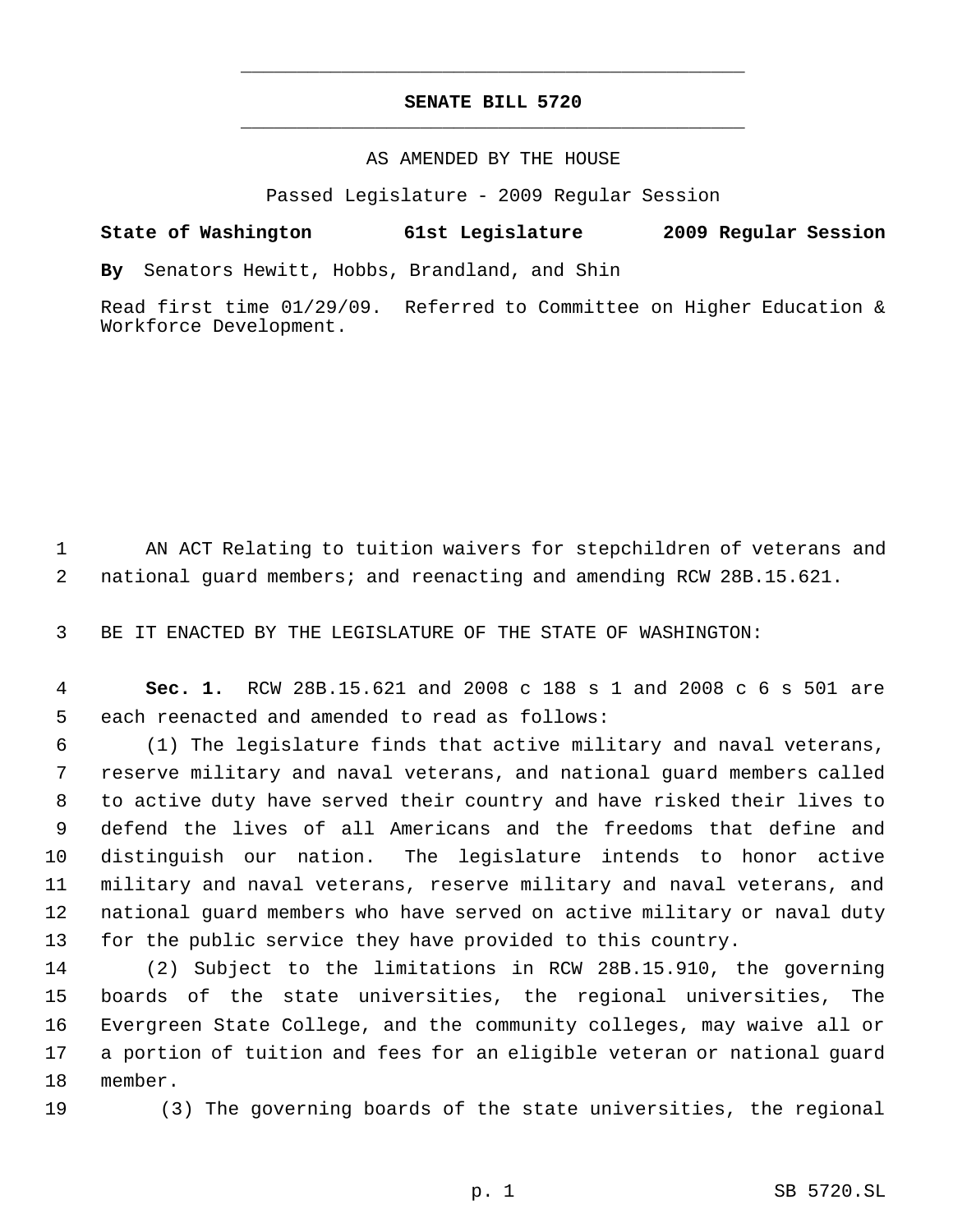universities, The Evergreen State College, and the community colleges, may waive all or a portion of tuition and fees for a military or naval veteran who is a Washington domiciliary, but who did not serve on foreign soil or in international waters or in another location in support of those serving on foreign soil or in international waters and who does not qualify as an eligible veteran or national guard member under subsection (8) of this section. However, there shall be no state general fund support for waivers granted under this subsection.

 (4) Subject to the conditions in subsection (5) of this section and the limitations in RCW 28B.15.910, the governing boards of the state universities, the regional universities, The Evergreen State College, and the community colleges, shall waive all tuition and fees for the following persons:

 (a) A child and the spouse or the domestic partner or surviving spouse or surviving domestic partner of an eligible veteran or national 16 guard member who became totally disabled( $(-$ as-defined-in-RCW 17 28B.15.385,)) as a result of serving in active federal military or naval service, or who is determined by the federal government to be a prisoner of war or missing in action; and

 (b) A child and the surviving spouse or surviving domestic partner of an eligible veteran or national guard member who lost his or her life as a result of serving in active federal military or naval service.

 (5) The conditions in this subsection (5) apply to waivers under subsection (4) of this section.

 (a) A child must be a Washington domiciliary between the age of seventeen and twenty-six to be eligible for the tuition waiver. A child's marital status does not affect eligibility.

 (b)(i) A surviving spouse or surviving domestic partner must be a Washington domiciliary.

 (ii) Except as provided in (b)(iii) of this subsection, a surviving spouse or surviving domestic partner has ten years from the date of the death, total disability, or federal determination of prisoner of war or missing in action status of the eligible veteran or national guard member to receive benefits under the waiver. Upon remarriage or registration in a subsequent domestic partnership, the surviving spouse or surviving domestic partner is ineligible for the waiver of all tuition and fees.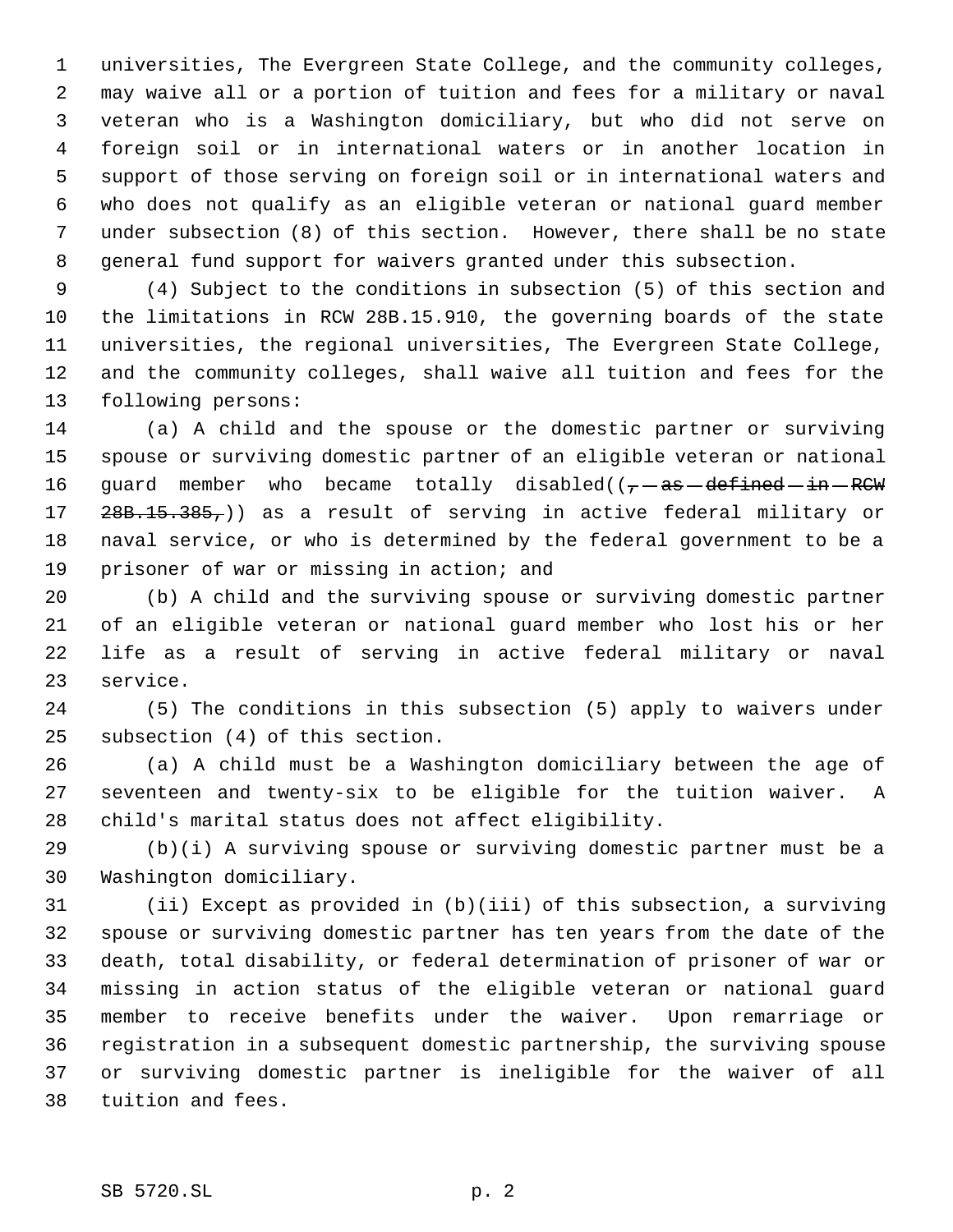(iii) If a death results from total disability, the surviving spouse has ten years from the date of death in which to receive benefits under the waiver.

 (c) Each recipient's continued participation is subject to the school's satisfactory progress policy.

 (d) Tuition waivers for graduate students are not required for those who qualify under subsection (4) of this section but are encouraged.

 (e) Recipients who receive a waiver under subsection (4) of this section may attend full-time or part-time. Total credits earned using the waiver may not exceed two hundred quarter credits, or the equivalent of semester credits.

 (6) Required waivers of all tuition and fees under subsection (4) of this section shall not affect permissive waivers of tuition and fees under subsection (3) of this section.

 (7) Private vocational schools and private higher education institutions are encouraged to provide waivers consistent with the terms in subsections (2) through (5) of this section.

 (8) The definitions in this subsection apply throughout this section.

(a) "Child" means a biological child, adopted child, or stepchild.

 (b) "Eligible veteran or national guard member" means a Washington domiciliary who was an active or reserve member of the United States military or naval forces, or a national guard member called to active duty, who served in active federal service, under either Title 10 or Title 32 of the United States Code, in a war or conflict fought on foreign soil or in international waters or in another location in support of those serving on foreign soil or in international waters, and if discharged from service, has received an honorable discharge.

30  $((+b))$   $(c)$  "Totally disabled" means a person who has been determined to be one hundred percent disabled by the federal department of veterans affairs.

33 ( $(\langle e \rangle)$ ) (d) "Washington domiciliary" means a person whose true, fixed, and permanent house and place of habitation is the state of Washington. "Washington domiciliary" includes a person who is residing in rental housing or residing in base housing. In ascertaining whether a child or surviving spouse or surviving domestic partner is domiciled